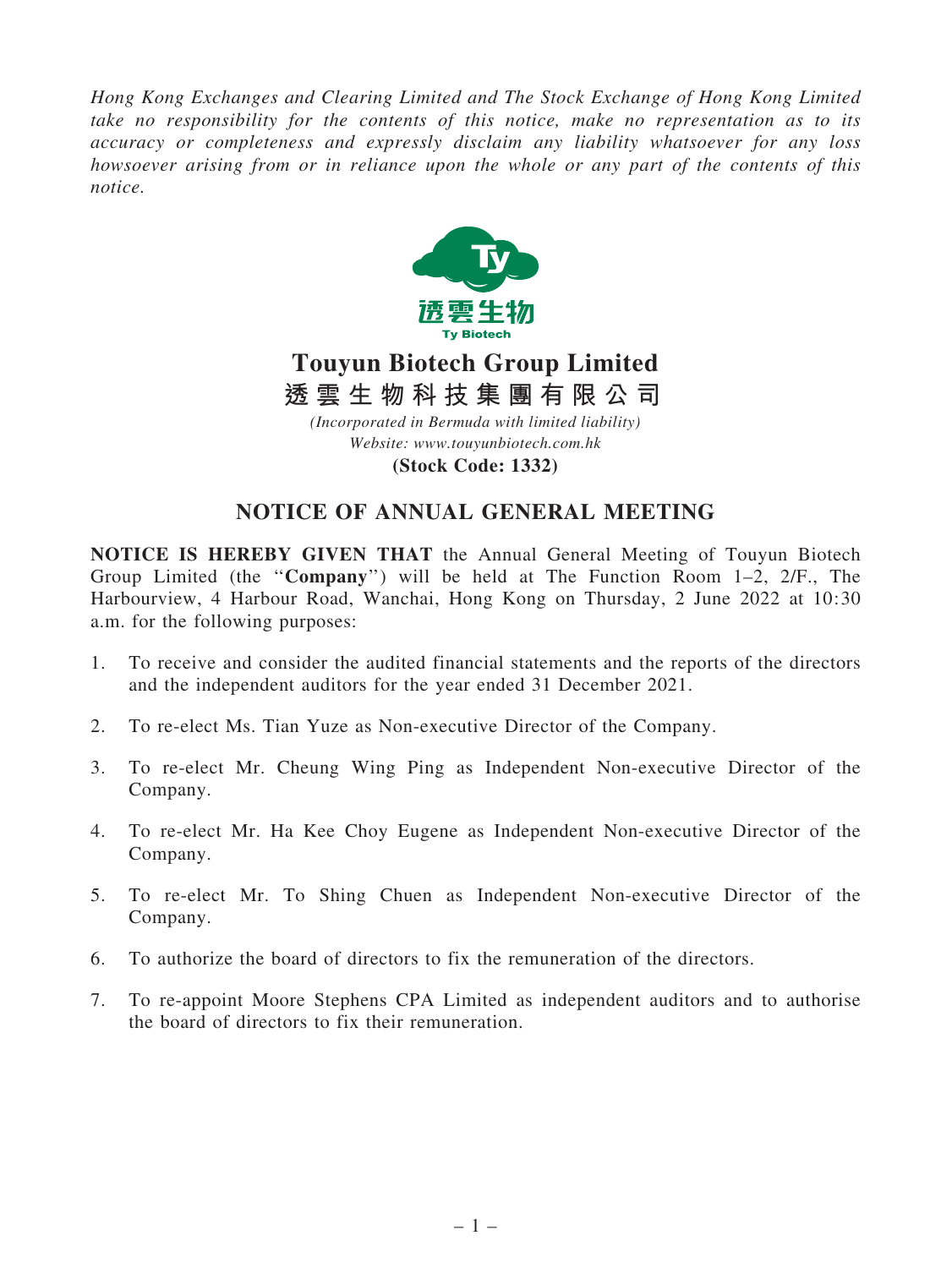As special business, to consider and, if thought fit, pass with or without amendments, each of the following resolutions as an Ordinary Resolution:

### 8. "THAT

- (a) a general mandate be and is hereby unconditionally given to the directors of the Company (the ''Directors'') to exercise during the Relevant Period (as hereinafter defined) all the powers of the Company to allot, issue and deal with unissued shares in the share capital of the Company or securities convertible into shares of the Company (''Shares'') or options, warrants or similar rights to subscribe for any Shares and to make or grant offers, agreements or options which would or might require the exercise of such powers either during or after the Relevant Period, in addition to any Shares which may be issued on a Rights Issue (as hereinafter defined) or under any option scheme or similar arrangement for the time being adopted for the grant or issue to the employees of the Company and/or any of its subsidiaries or any other eligible person(s) of Shares or rights to acquire Shares, or upon the exercise of rights of subscription or conversion under the terms of any existing warrants, bonds, debentures, notes or other securities issued by the Company which carry rights to subscribe for or are convertible into Shares or any scrip dividend pursuant to the bye-laws of the Company from time to time, not exceeding twenty percent of the aggregate number of issued Shares as at the date of this Resolution (such aggregate number to be subject to adjustment in the case of any conversion of any or all of the Shares into a larger or smaller number of Shares after the passing of this Resolution); and
- (b) for the purpose of this Resolution:

''Relevant Period'' means the period from the passing of this Resolution until the earlier to occur of:

- (i) the conclusion of the next annual general meeting of the Company;
- (ii) the expiration of the period within which the next annual general meeting of the Company is required by law or the bye-laws of the Company to be held; or
- (iii) the date on which the authority set out in this Resolution is revoked or varied by an ordinary resolution of the shareholders of the Company in general meeting.

"Rights Issue" means an offer of Shares open for a period fixed by the Directors to holders of Shares on the register of members of the Company on a fixed record date in proportion to their then holdings of such Shares (subject to such exclusions or other arrangements as the Directors may deem necessary or expedient in relation to fractional entitlements or having regard to any restrictions or obligations under the laws of any relevant jurisdiction, or of the requirements of any recognised regulatory body or any stock exchange applicable to the Company).''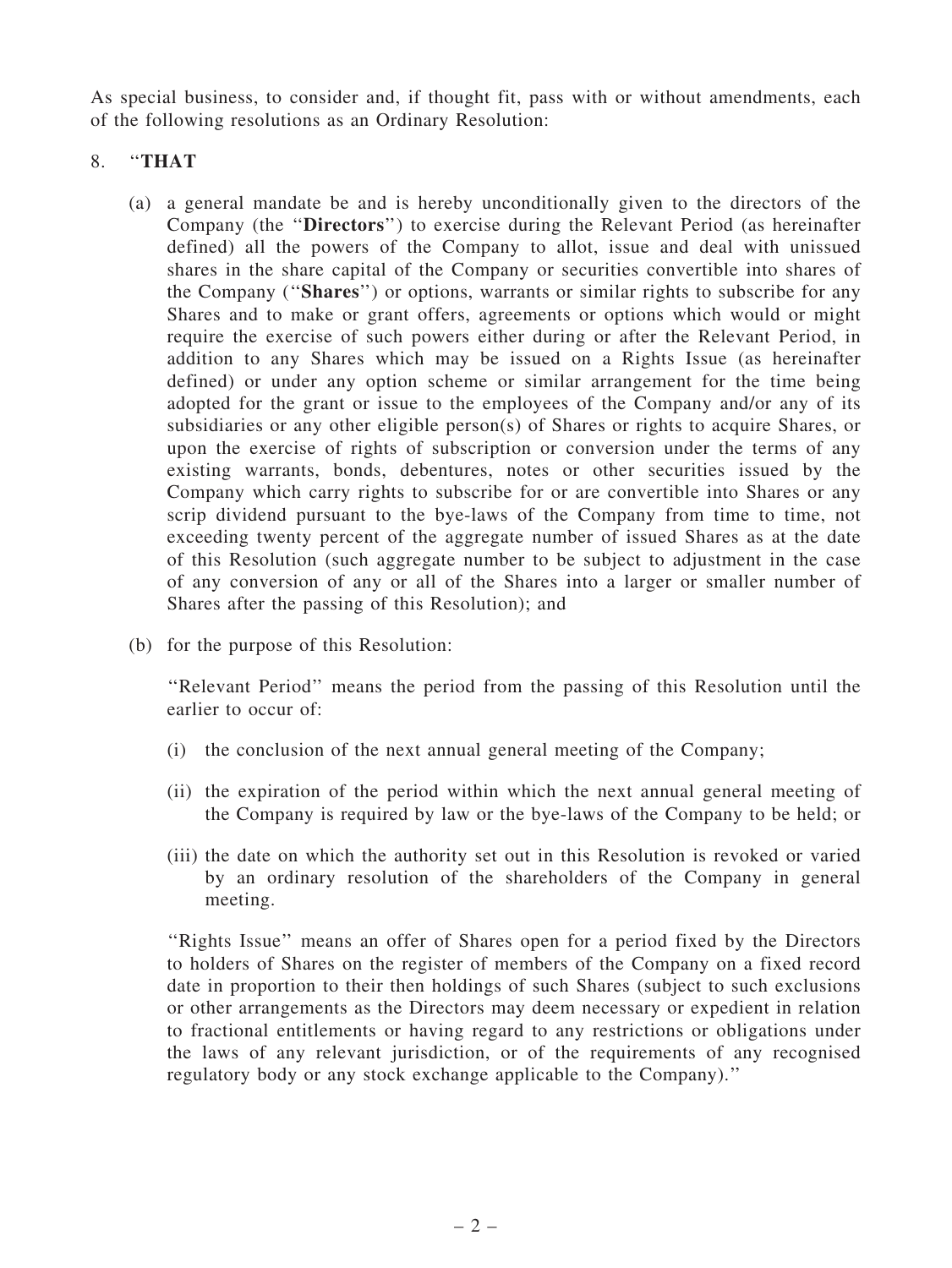- 9. ''THAT there be granted to the Directors an unconditional general mandate to repurchase Shares, and that the exercise by the Directors of all the powers of the Company to purchase Shares subject to and in accordance with all applicable laws and regulations, be and is hereby generally and unconditionally approved, subject to the following conditions:
	- (a) such mandate shall not be extended beyond the Relevant Period;
	- (b) such mandate shall authorise the Directors to procure the Company to repurchase Shares at such price as the Directors may at their discretion determine;
	- (c) the aggregate number of Shares to be repurchased by the Company pursuant to this Resolution during the Relevant Period shall be no more than ten percent of the aggregate number of the issued Shares at the date of passing this Resolution (such aggregate number to be subject to adjustment in the case of any conversion of any or all of the Shares into a larger or smaller number of Shares after the passing of this Resolution); and
	- (d) for the purpose of this Resolution:

''Relevant Period'' means the period from the passing of this Resolution until the earlier to occur of:

- (i) the conclusion of the next annual general meeting of the Company;
- (ii) the expiration of the period within which the next annual general meeting of the Company is required by law or the bye-laws of the Company to be held; or
- (iii) the date on which the authority set out in this Resolution is revoked or varied by an ordinary resolution of the shareholders of the Company in general meeting.''
- 10. ''THAT subject to the availability of unissued shares and conditional upon the passing of Ordinary Resolutions 8 and 9 as set out in the notice convening this meeting, the aggregate number of the Shares which are repurchased by the Company pursuant to and in accordance with Ordinary Resolution 8 set out in the notice convening this meeting shall be added to the aggregate number of the Shares that may be allotted or agreed conditionally or unconditionally to be allotted by the Directors pursuant to and in accordance with Ordinary Resolution 8 set out in the notice convening this meeting.''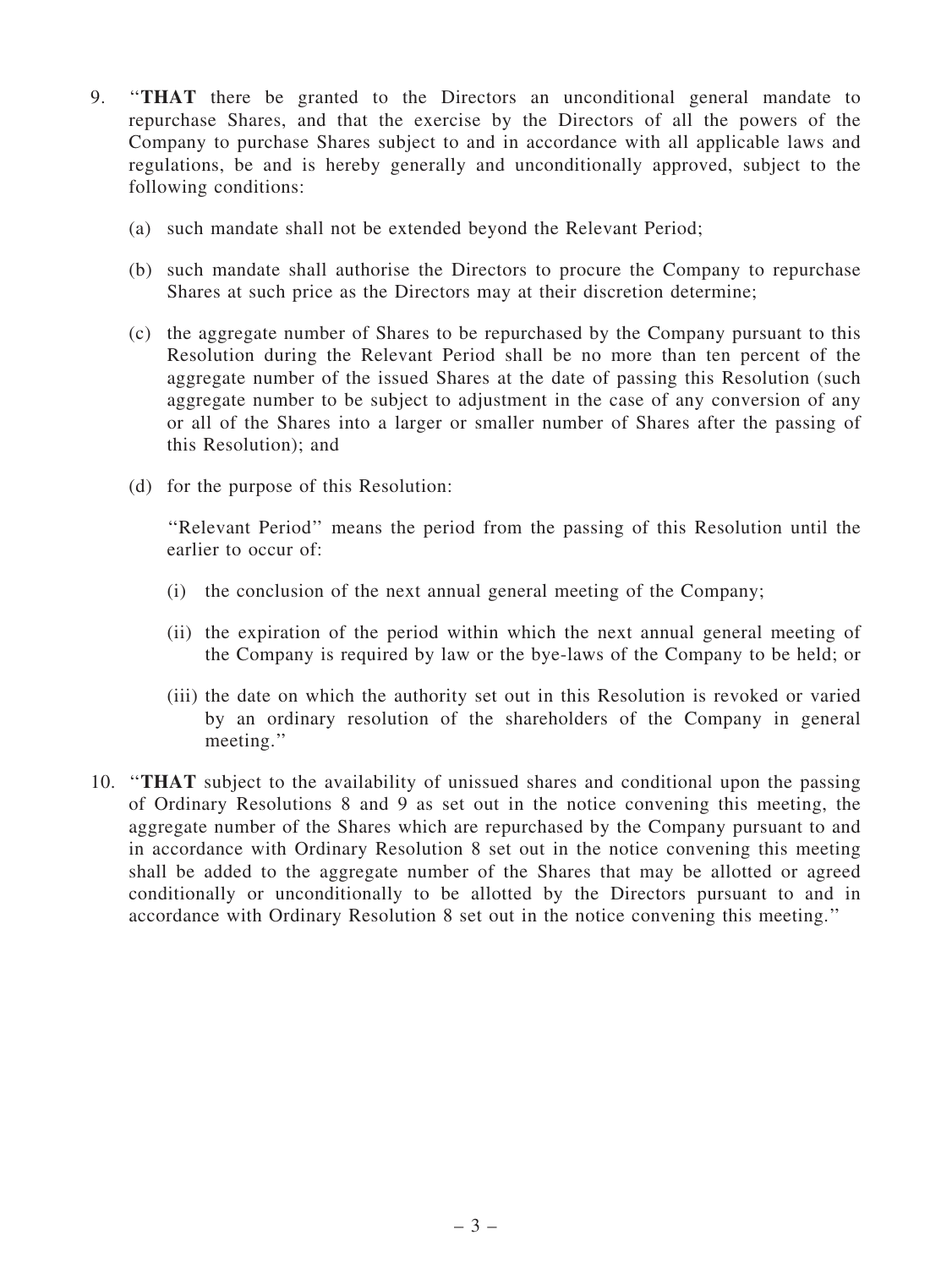- 11. ''THAT subject to and conditional upon the Listing Committee of The Stock Exchange of Hong Kong Limited (the ''Stock Exchange'') granting the approval for the listing of, and permission to deal in, the shares of the Company to be issued and allotted pursuant to the exercise of options granted under the new share option scheme of the Company (the ''Share Option Scheme''), the rules of which are contained in the document marked "A" produced to the meeting and for the purposes of identification signed by the chairman thereof, the Share Option Scheme be and is hereby approved and adopted and the directors of the Company be and are hereby authorised to do all acts and to enter into all such transactions, arrangements and agreements as may be necessary or expedient in order to give full effect to the Share Option Scheme including without limitation:
	- (i) administering the Share Option Scheme and granting options under the Share Option Scheme;
	- (ii) modifying and/or amending the rules of the Share Option Scheme from time to time provided that such modification and/or amendment is effected in accordance with the provisions of the Share Option Scheme relating to modification and/or amendment and the requirements of the Rules Governing the Listing of Securities on the Stock Exchange;
	- (iii) allotting and issuing from time to time such number of shares in the capital of the Company (the ''Shares'') as may be required to be issued pursuant to the exercise of the options granted under the Share Option Scheme; and
	- (iv) making application at appropriate time or times to the Stock Exchange for the listing of and permission to deal in, any Shares or any part thereof that may from time to time be issued and allotted pursuant to the exercise of the options granted under the New Share Option Scheme.''

#### SPECIAL RESOLUTION

To consider and, if though fit, pass with or without amendments, the following resolutions as a special resolution:

12. ''THAT the New Bye-Laws (the track changes of which against the existing bye-laws of the Company as set out in Appendix IV of the circular of the Company dated 29 April 2022) in the form of the document marked ''B'' and produced to the AGM and for the purpose of identification signed by the Chairman of the AGM, be and are hereby approved and adopted as the new Bye-laws of the Company in substitution for and to the exclusion of the existing Bye-laws of the Company with immediate effect and that any one Director of the Company be authorised to do all things necessary to implement the adoption of the new Bye-laws.''

> By order of the Board Touyun Biotech Group Limited Wang Liang *Chairman*

Hong Kong, 29 April 2022